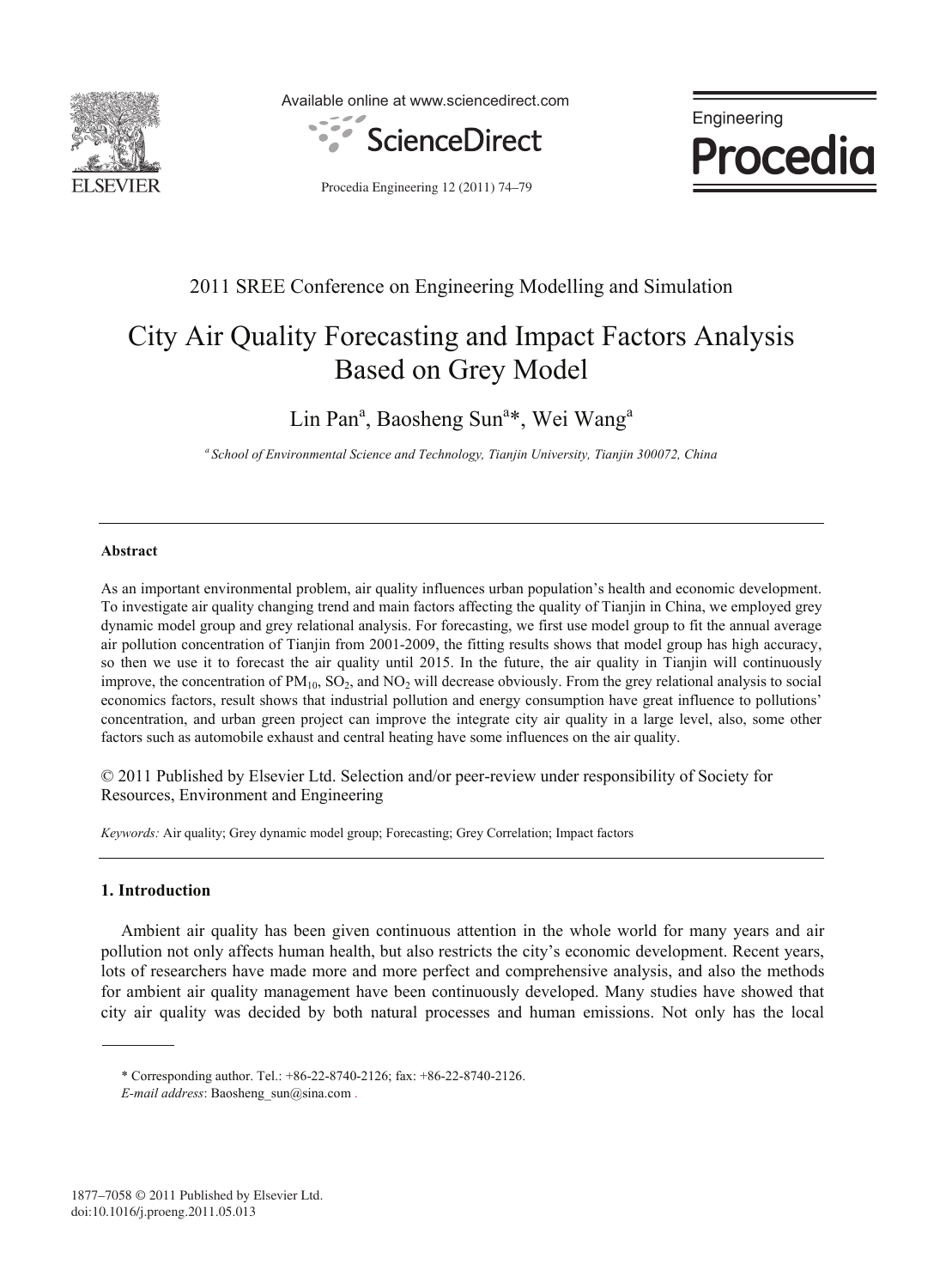weather strong influences on the air pollutions' concentration [1], but also the interaction of pressure of increasing air pollution sources and environmental protection measures have big function on it [2],[3]. Moreover, scientists are forecasting the trend of air quality more accurately. Patricio Perez *et al* used integrated neural network model forecast short time  $PM_{10}$  concentration [4], then they forecasted  $PM_{2.5}$ concentration in the same city using multilayer neural network, linear algorithm and clustering three types of methods, and made comparison [5]. More and more studiers have been doing supplement and improvement to neural network model, and verifying their accuracy with real data [6]. Because air quality data is obtained in limited time and space, it's incomplete and inaccurate. We can regard air environment system as a grey system, and grey system theory is an analysis method that can weaken unknown information through available information, truly reflect the nature of system. So this paper will adopt grey forecasting model and grey relational analysis to investigate the air quality changing trend in Tianjin, China and main impact factors, hope to provide the basis for controlling the total air pollution.

### **2. City Air Quality Changing Trend Forecasting**

#### *2.1. Forecasting model*

First build up single GM (1, 1) model, make  $PM_{10}$ , SO<sub>2</sub>, NO<sub>2</sub> concentration as original series  $\{x^{(0)}(n)\},$ then cumulatively add  $\{x^{(0)}(n)\}$ , get new series  $\{x^{(1)}(k)\}$ , build up constant differential equation:

$$
\frac{dx^{(1)}}{dt} + ax^{(1)} = u \tag{1}
$$

The solutions for the equation are given as:

$$
\hat{x}^{(0)}(k+1) = \hat{x}^{(1)}(k+1) - \hat{x}^{(1)}(k) = (1 - e^a)(x^{(0)}(1) - \frac{u}{a})e^{-ak} \qquad (k=0,1,...n-1)
$$
\n(2)

Where parameters are defined as:

$$
\hat{a} = \begin{bmatrix} a \\ u \end{bmatrix} = (B^T B)^{-1} B^T Y_N
$$
\n(3)

$$
B = \begin{bmatrix} -\frac{1}{2}(x^{(1)}(1) + x^{(1)}(2)) & 1 \\ \dots \\ \dots \\ -\frac{1}{2}(x^{(1)}(n-1) + x^{(1)}(n)) & 1 \end{bmatrix}
$$
(4)

$$
\begin{bmatrix} 2^{(1)} & (1, 1) & (1, 1) \\ 2^{(0)} & (2), x^{(0)}(3) & (1, 1) \end{bmatrix}^T
$$
 (5)

In order to verify the fitting degree of single model, we do the test as follow:<br> $C = S / S$ 

$$
C = S_1/S_2
$$
  
\n
$$
P = \left\{ \left| q^{(0)}(t) - \overline{q}^{(0)} \right| < 0.6745 S_2 \right\} \tag{7}
$$

Where *C* is mean square error ratio,  $S_1$  is residual covariance,  $S_2$  is original data's covariance, *P* is little error probability,  $q^{(0)}$  is residual;  $\bar{q}^{(0)}$  is mean residual. According to accuracy degree testing table, when *P*>0.8, *C*<0.5, the model's accuracy is above the 2nd level, meantime, we make relative error test.